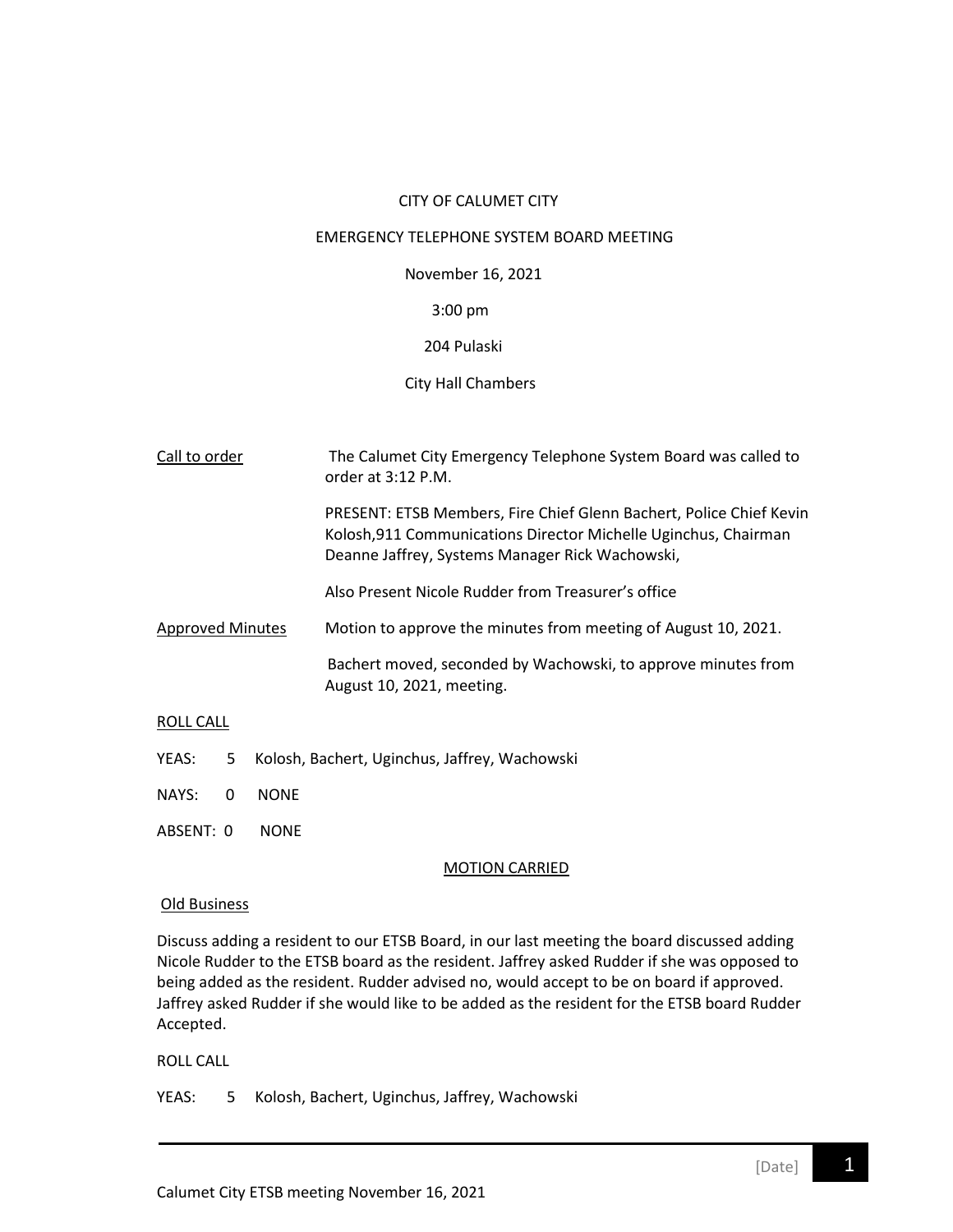NAYS: 0 NONE

ABSENT: 0 NONE

#### Motion Carried

 There was a discussion about the replacement of the ESDA director and review of the bylaws; board members tabled this, gathering further information, want to update the language should have draft for board next meeting.

#### New Business

Purchase of one Belkin power strip surge protector with 12 Outlets from Amazon in amount of 27.58

Net motion renewal Verizon proposal \$28,010 AT&T proposal \$14,027.35 Board advised to continue with AT&T for net motion in above amount.

Complex Network proposal of \$11,295.00 to configure 4VM's with windows 2019, expand the hard drives on server. Not to exceed \$11,295.00

Renewal of Frontline reviews for year of 2022 in amount of \$1,500.00

Approve to host APCO Crisis Negotiations for Telecommunicators (1 day class) in March or April of 2022. Cost of \$239 per non-member. Would like to send six (6) Telecommunicators for a total of \$1434.00

Motion by Wachowski, seconded by Bachert to approve all new business in said amount \$27.58 Belkin power strip, \$14,027.35 for Net motion from AT&T, Complex Network not to exceed the amount of \$11,295.00, \$1,500.00 to Frontline, and APCO Crisis training have treasure remit payment.

# ROLL CALL

YEAS: 5 Kolosh, Bachert, Uginchus, Jaffrey, Wachowski

NAYS: 0 NONE

ABSENT: 0 NONE

# MOTION CARRIED

Treasurer's Report Nicole Rudder was present from the Treasurer's office. Rudder went over the treasure report. Advised that loan that the ETSB board has made final loan payment to Fifth Third Bank.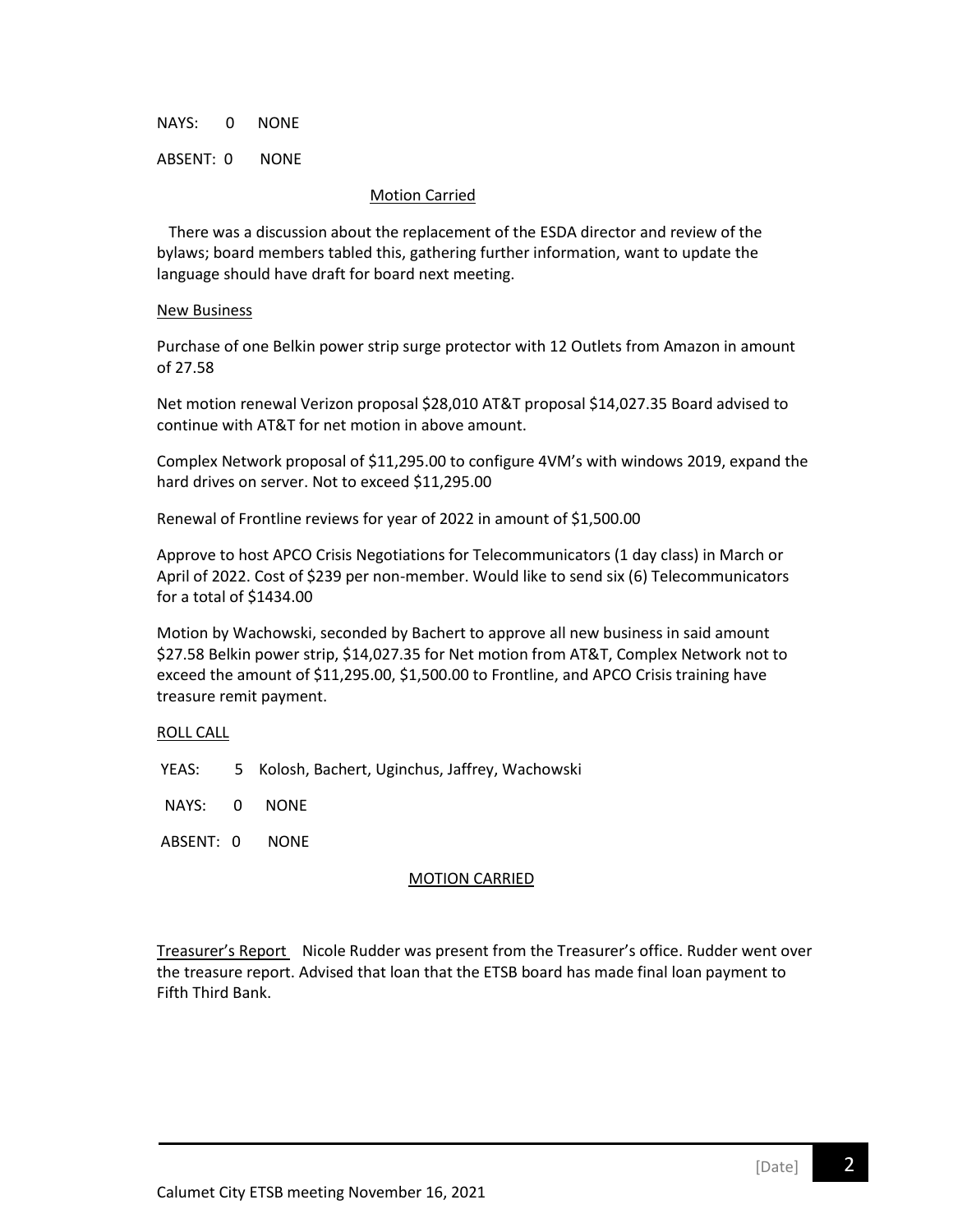# Approve bill listing: \$ 84,948.27

| <b>Chicago Communications</b>                      | June 2021 Contract 815-00 | \$3,930.76                  |
|----------------------------------------------------|---------------------------|-----------------------------|
| <b>Chicago Communications</b>                      | Aug 2021 Contract 815-00  | \$2,358.45                  |
| <b>Chicago Communications</b>                      | Sept 2021 Contract 815-00 | \$2,358.45                  |
| <b>Chicago Communications</b>                      | Oct 2021 Contract 815-00  | \$2,358.45                  |
| <b>Chicago Communications</b>                      | Nov2021 Contract 815-00   | \$2,358.45                  |
| <b>Chicago Communications</b>                      | Dec 2021 Contract 815-00  | \$2,358.45                  |
| <b>Chicago Communications</b>                      | June 2021 Contract 878-00 | \$731.74                    |
| <b>Chicago Communications</b>                      | Aug 2021 Contract 878-00  | \$731.74                    |
| <b>Chicago Communications</b>                      | Sept 2021 Contract 878-00 | \$731.74                    |
| <b>Chicago Communications</b>                      | Oct 2021 Contract 878-00  | \$731.74                    |
| <b>Chicago Communications</b>                      | Nov 2021 Contract 878-00  | \$731.74                    |
| <b>Chicago Communications</b>                      | Dec 2021 Contract 878-00  | \$731.74                    |
| <b>Chicago Communications</b>                      | June 2021 Contract 751-01 | \$1,556.00                  |
| <b>Chicago Communications</b>                      | Aug 2021 Contract 751-01  | \$1,556.00                  |
| <b>Chicago Communications</b>                      | Sept 2021 Contract 751-01 | \$1,556.00                  |
| <b>Chicago Communications</b>                      | Oct 2021 Contract 751-01  | \$1,556.00                  |
| <b>Chicago Communications</b>                      | Nov 2021 Contract 751-01  | \$1,556.00                  |
| <b>Chicago Communications</b>                      | Dec 2021 Contract 751-01  | \$1,556.00                  |
| <b>Chicago Communications</b>                      | radio repairs             | \$110.50                    |
| Chicago Communications Vesta analyst final payment |                           | \$29,731.87 (grant expense) |
| Chicago Communications Eventide logging recorder   |                           | \$20,544.75 (grant expense) |
| Language Line                                      | July 2021 services        | \$56.34                     |
| Language Line                                      | August 2021 services      | \$36.71                     |
| Language Line                                      | September 2021 services   | \$74.45                     |
| Language Line                                      | Nov 2020 services         | \$24.77                     |
| <b>APCO International</b>                          | CTO recert Derengowski    | \$30.00                     |
| <b>APCO International</b>                          | CTO recert Uginchus       | \$30.00                     |
| Verizon                                            | Sept 21 Oct 21            | \$3734.43                   |
| <b>Complex Network Solutions</b>                   | Changes to network        | \$375.00                    |
| <b>Complex Network Solutions</b>                   | <b>OEM Server repairs</b> | \$750.00                    |